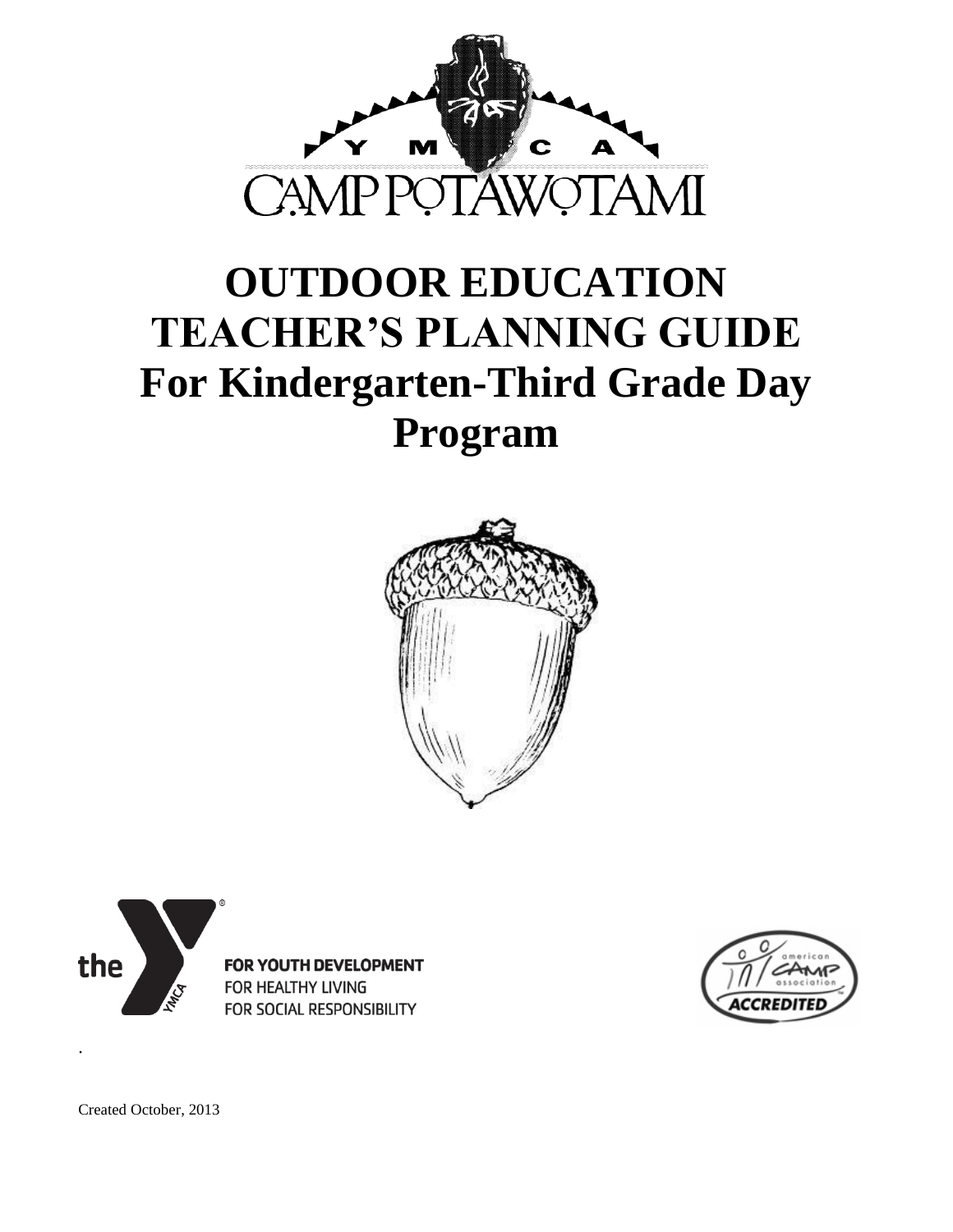Teachers, Parents, and School Administrators:

Thank you for your interest in YMCA Camp Potawotami. YMCA Camp Potawotami is excited to announce its kindergarten through third grade Outdoor Education curriculum. This curriculum is specifically designed to meet the Indiana State standards for students in K-3<sup>rd</sup> grade. A day trip will allow schools to visit YMCA Camp Potawotami within their school day schedules Teachers, Parents, and School Administrators:

This guide has been created to assist you in planning a successful and enjoyable outdoor experience at Camp Potawotami. YMCA Camp Potawotami asks that you read through this guide whether you are a new or returning school as some of the information has been updated including schedule layouts and class choices. **Please pay special attention to the Teacher/Chaperone ratio and cost information on page 3.** 

Our curriculum combines natural science, team building, and outdoor recreation skill classes. We will work with you in order to design a program specifically to fit your goals for your students.

YMCA Camp Potawotami has been helping school students to learn and grow in an outdoor setting since 1966. Staff and teachers have been first-hand witnesses to the difference that a visit to YMCA Camp Potawotami can make. After their Outdoor Education experience at YMCA Camp Potawotami, students have a better appreciation for the natural world, new outdoor skills, enhanced group relationship skills and stronger personal ties with classmates and teachers.

In addition to this guide, enclosed is information for teachers, students, and parents. Please feel free to use and/or duplicate any of the forms found within.

Enjoy looking through our planning guide and if we may be of further assistance, please don't hesitate to contact us at (260)351-2525. We look forward to working with both you and your students.

Sincerely,

Sincerely,

Katie Taylor Program Director YMCA Camp Potawotami Office: (260)351-2525 ext 303 [katie\\_taylor@fwymca.org](mailto:katie_taylor@fwymca.org)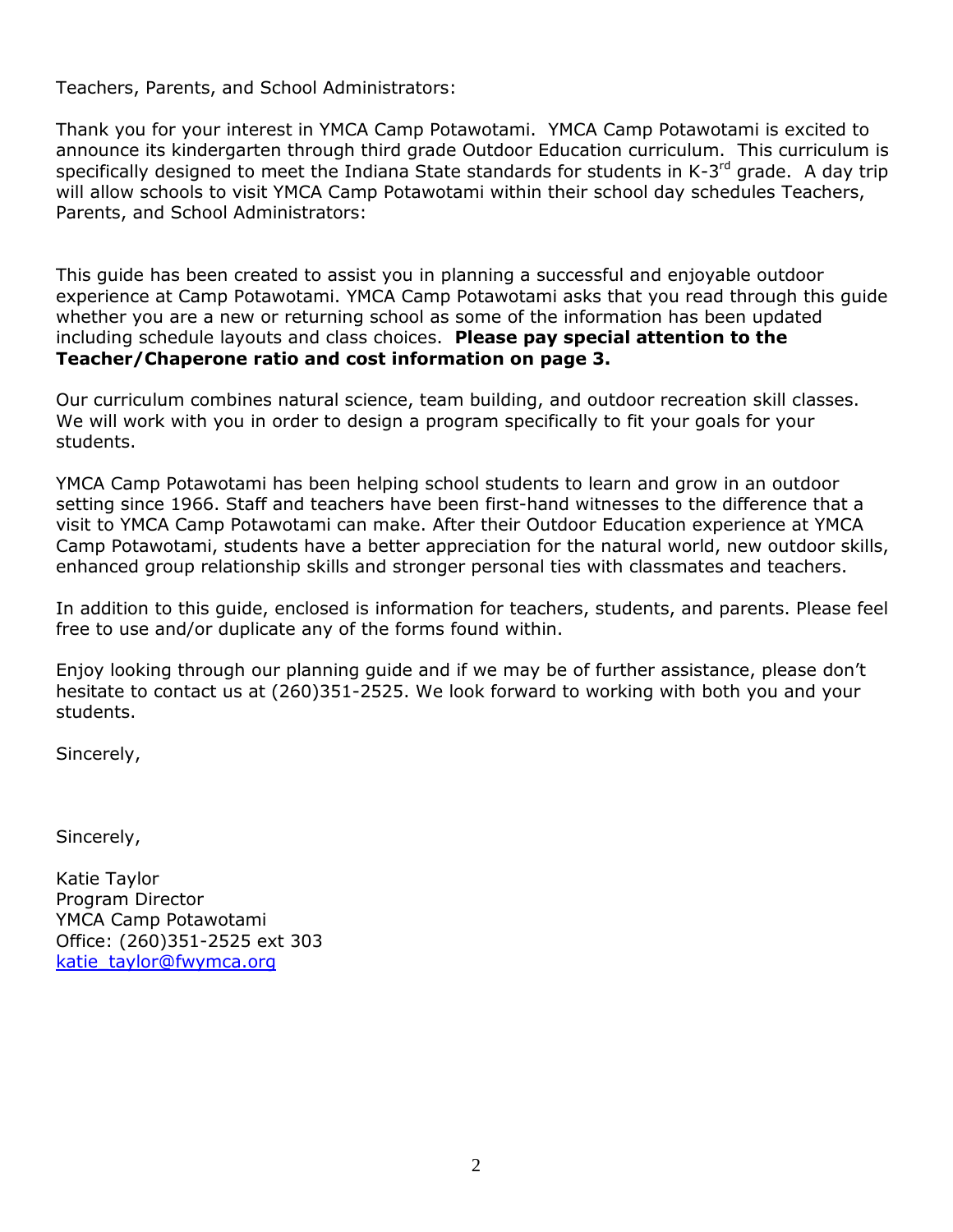# **Business Policies**

**COST**: The cost for this one day program is \$20 per person. That includes 3 class periods and lunch.

**CAMP DATES:** Because of the demand, it is our policy to retain the same dates for each school from year to year. Any school that would like to change dates of their experience will be handled to the best of our ability to fit them into the Camp calendar.

**BILLING:** Our billing is based on the confirmation number on the contract. Any change of numbers must be provided **two weeks** before your group arrives at Camp Potawotami. You are required to pay for the minimum number of students listed on your contract or the actual number of students attending, whichever is greater. Please check your contract for your expected minimum number. A non-refundable deposit is required when reserving a camp date. The balance will be invoiced to the school two days after the program has ended and is due 15 days after your experience.

**TEACHERS/CHAPERONES RATIO and COST:** To help ensure an adequate adult to student ratio, YMCA Camp Potawotami allows 1 adult for 10 students to come to camp for free. The ratio of 1:10 applies to teachers and school staff. All other adult chaperone would need to pay for the trip. *If you have any chaperones/parents who are not staying the whole trip please contact the office, so we can discuss a reduced fee for those adults*.

**FINANCIAL ASSISTANCE:** In an effort to assist students who may not otherwise be able to attend, Camp Potawotami has a fund set aside to be used for individual scholarships. Any teacher or principal may request assistance for specific students. To request assistance for a student, please contact the Camp office.

**Students with disabilities:** YMCA Camp Potawotami welcomes all students to camp. All of our buildings are wheelchair accessible. Many of our activity programs can be adaptable for all our guests including those with disabilities. Please contact the Camp office to discuss individual students' needs.

## **YMCA Camp Potawotami Camp Facilities**

YMCA Camp Potawotami is a fully modernized resident camp that meets or exceeds standards set by the American Camping Association and the State of Indiana. It is maintained and cleaned by full-time maintenance personnel and inspected biannually to pass strict safety and health guidelines.

**ARROWHEAD LODGE:** Our completely winterized dining hall can feed up to 180 people. Arrowhead's large floor area and stone fireplace make it multi-functional space for games and activities. Restrooms and complimentary coffee for adults are located within.

**LINCOLN LODGE:** Lincoln Lodge is a small environmental classroom.

**RECREATION:** Activities include soccer, kickball, tetherball, gaga, and the mole hole. Basketball courts, the sand volleyball court, and the baseball diamond are always popular sites for action.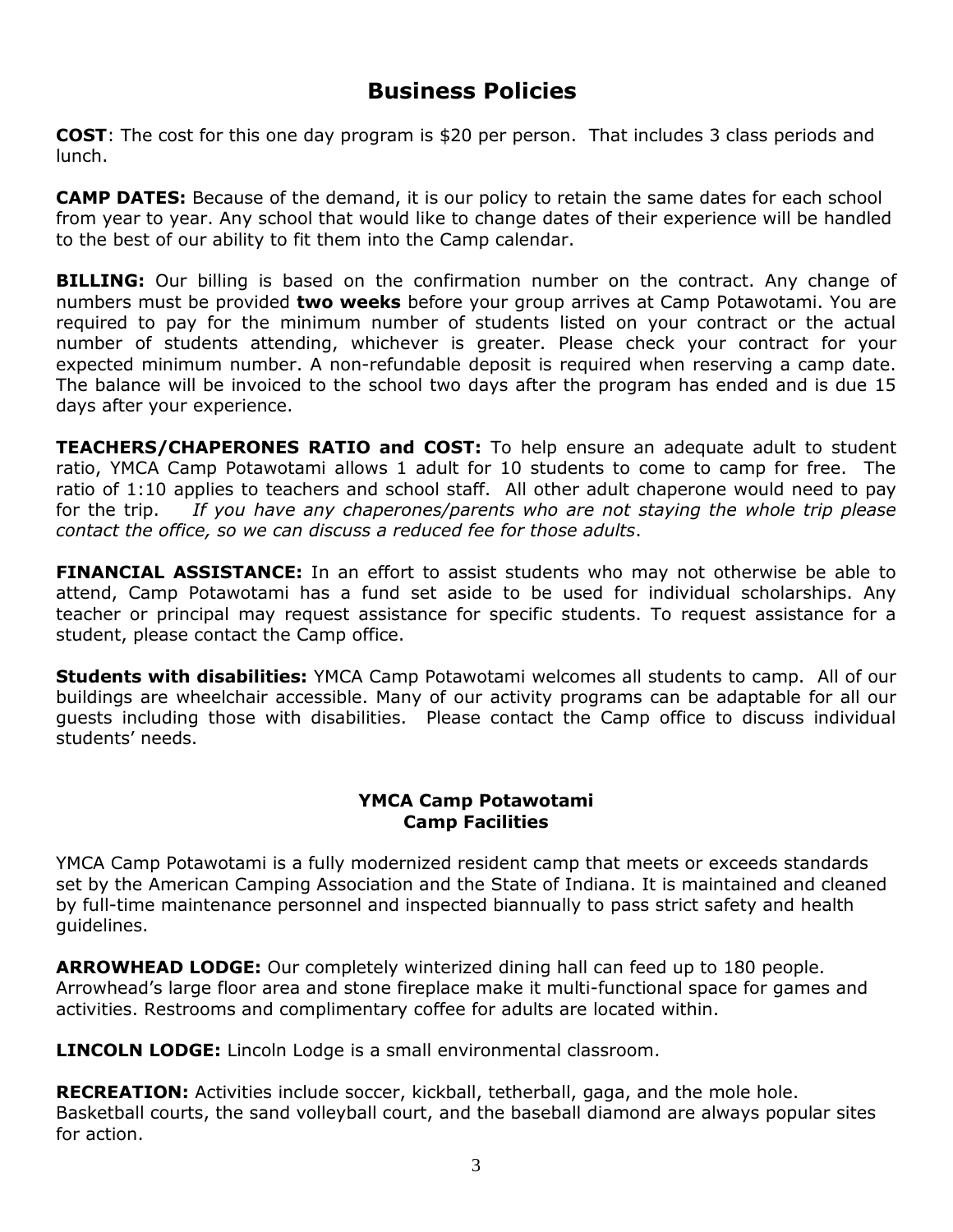## **YMCA Camp Potawotami Residential Outdoor Education Policies**

## **Medical**

## **First Aid and CPR**

Schools are responsible for first aid, medical care, and emergency transportation. YMCA Camp Potawotami recommends groups have an adult on duty that is qualified in First Aid and age appropriate CPR/AED. In case of an emergency, Parkview Noble Hospital of Kendallville is only ten minutes away. All prescription medications are to be kept and distributed by the school staff.

#### **Health Information**

A Health Information Form is REQUIRED for each student who attends the program. The forms will be kept in the camp office. We recommend that groups keep the following information on hand in case of emergencies: Names, addresses, and ages of all participants, emergency contact names and phone numbers, a listing of any person with known allergies or health conditions requiring treatment, restriction, or other accommodation while at camp, and signed permission to seek emergency treatment or a signed religious waiver.

#### **First Aid Kits**

Limited first aid supplies are available in the kitchen of every building. Schools may store their own first aid supplies, equipment, and medication in their cabin or in the Med Shed. Keys can be provided to keep medication locked up.

## **Transportation**

#### **Parking**

All cars must remain in the appropriate parking lot at all times after unloading. Cars are to remain off the grass.

#### **Non-emergency transportation**

A school vehicle for transportation of non-emergency medical issues is highly recommended.

## **Emergency transportation**

EMS is available in LaGrange County by calling 9-1-1. The closest emergency medical facility is Parkview Noble Hospital in Kendallville, Indiana.

## **Missing Person/Emergency**

## **Emergencies**

A safety orientation will be provided upon arrival at camp as soon as all members of the group are present. A YMCA Camp Potawotami staff member should be notified immediately in the event of an emergency. The group should reassemble at the flag poles. In the event of a missing person, YMCA staff will conduct a search of the premises. YMCA Camp Potawotami staff will give further instructions as needed.

#### **Severe Weather**

YMCA Camp Potawotami staff are trained in severe weather response and will review procedures with your group during the safety orientation. In the event that severe weather requires your group to take shelter, a staff member will escort your group to the nearest shelter area. For main camp, the shelter area is in the Kanga Room located beneath Arrowhead Lodge. In Sharples Center, the shelter area is in the building's bathrooms. In Voyager, the shelter area is in the kitchen area.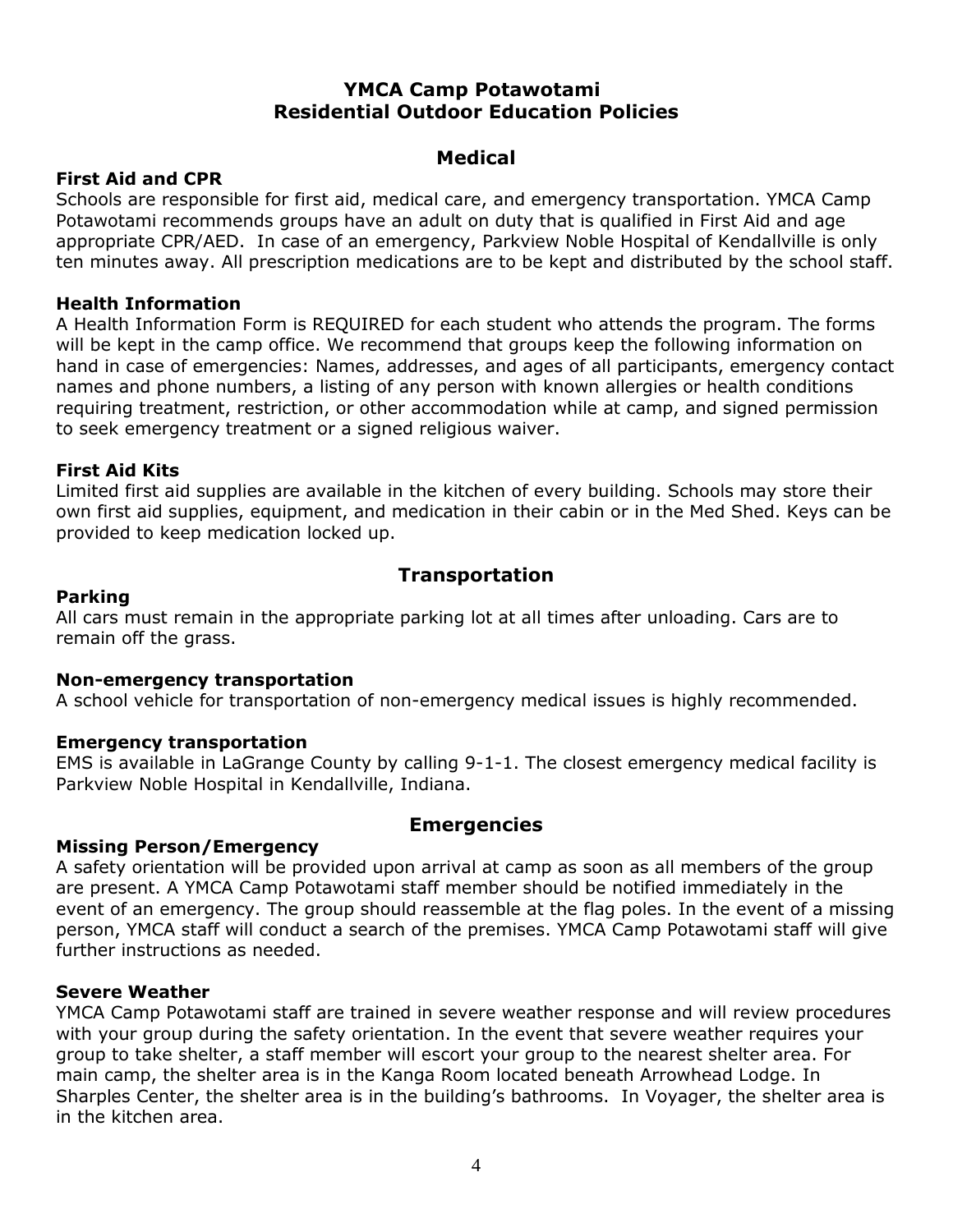## **Miscellaneous**

#### **Group Sizes**

YMCA Camp Potawotami can accommodate a variety of group sizes from 10 to 120 students. Students are divided into working groups called "trail groups" for class time. The number of trail groups will be based on a ratio of 1 group for every 15 students.

#### **Schedule**

Programs for schools will vary depending on the length of a stay. Please refer to page 8 is the layout for the different lengths of stays at camp. YMCA Camp Potawotami will organize and run one evening program for each night the group is at camp. We will also provide s'mores one evening. Students bring a sack lunch for the first day of their stay. Camp will provide the remainder of the meals.

#### **Chaperones**

It is the responsibility of the school to obtain chaperones to spend nights in the cabins, Sharples Center or Voyager Lodge with the students. These chaperones may be parents or school staff, or teachers. YMCA Camp Potawotami strongly recommends screening all chaperones. Minimum screening should include a check of the National Sex Offender Registry but may include other screening procedures such as interviews, references, and background checks.

#### **Property and Equipment**

The camp provides basketballs, volleyballs, and soccer balls for the use of groups while at camp. No weapons are to be brought on to the Camp Potawotami property. Animals may not be brought to camp without permission from the Executive Director. YMCA Camp Potawotami is not responsible for damages to or injuries from personal sports equipment or animals at camp. During scheduled recreation periods, YMCA Camp Potawotami will provide staff for a limited number of activities that will be identified on the group schedule prior to arrival. Groups are responsible for providing adult supervision for all other recreational opportunities.

#### **High Risk Areas**

High Ropes, Challenge Elements, Teambuilding facilities, the waterfront, the ranch, the archery range, and the rifle range require a trained YMCA Camp Potawotami staff member to supervise the activities. These facilities are off limits without a staff member.

#### **Alcohol and Smoking**

Alcohol and smoking are not permitted on camp property.

#### **Rule of Three**

YMCA Camp Potawotami requests that whenever a student needs to go anywhere that three people go. This could mean the student and two chaperones go or the student, a second student and a chaperone. This rule is to help ensure everyone's safety while at camp.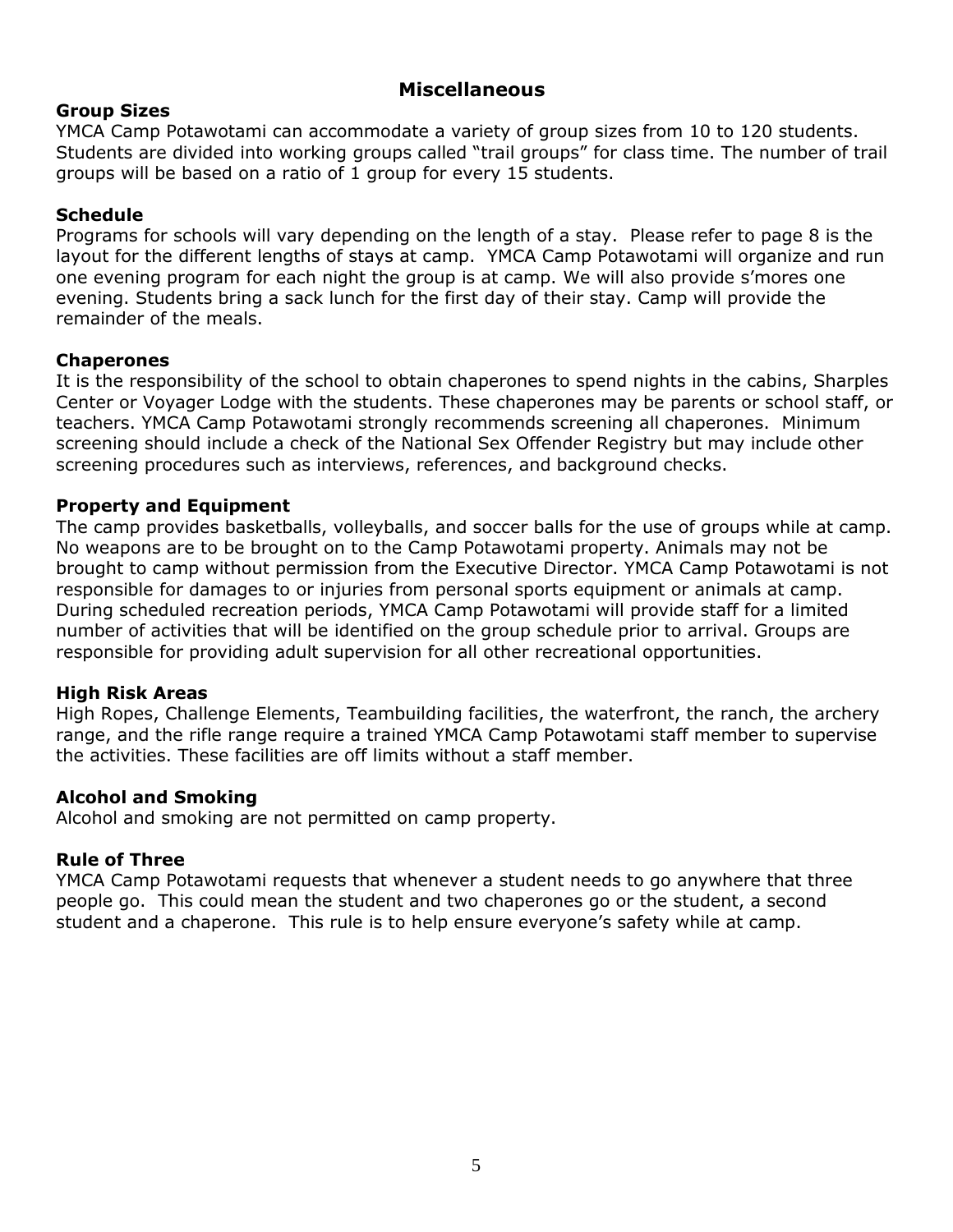# **YMCA Camp Potawotami Outdoor Education Class List**

#### *Creepy Crawlies*

Just as the name suggests, students learn about insects and spiders. Students will discuss what makes an insect an insect. Discussion will include habitat, food, body structures and life cycles. Students will then be able to explore camp's environment in order to find, locate and identify various insects.

#### *Cooperative Games*

Students work together to solve fun and interesting challenges. The importance of cooperation, listening, participation, and encouragement are stressed.

#### *Leaf and Plant Hunters*

In leaf and plant hunters the students will: observe and explain why trees and plants are important, talk about trees and that items still on the tree are alive and collect a sample of a leaf, twig, and bark and compare it to other samples found in the class. Students will learn about leaves and plants through hands on activities.

#### *Soil Investigators*

Students will identify the composition of soil by examining soil with a magnifying glass and sifter and learn how to use a "Texture by feel" test. At the end of the class the students will be able to answer the following two questions: how is soil created and what is needed to create soil?

## **Recreation Skill Classes**

#### *Canoeing*

The ultimate lesson in working together; canoeing combines fun and adventure. Blackman Lake is perfect for the beginner, yet still holds challenges for those with experience. On land, students will learn the basics of stroking, steering, and safety, including properly fitting a lifejacket. In the water, students will put these techniques into action. Because bad weather can easily cancel this class, please choose an alternative class we can use if needed. Additional chaperones will be needed for each group.

#### *Climbing Tower*

Camp Potawotami's 50 ft. climbing tower requires participants to step outside of their comfort zone. Expanding a student's comfort zone will not only improve self-esteem, but will also promote independence and can help to conquer fears or insecurities. Our climbing wall is also a teambuilding exercise because we emphasize support and encouragement from everyone. All participants will wear safety equipment and be given careful instructions from a trained facilitator. At least two adults are required to help with this activity.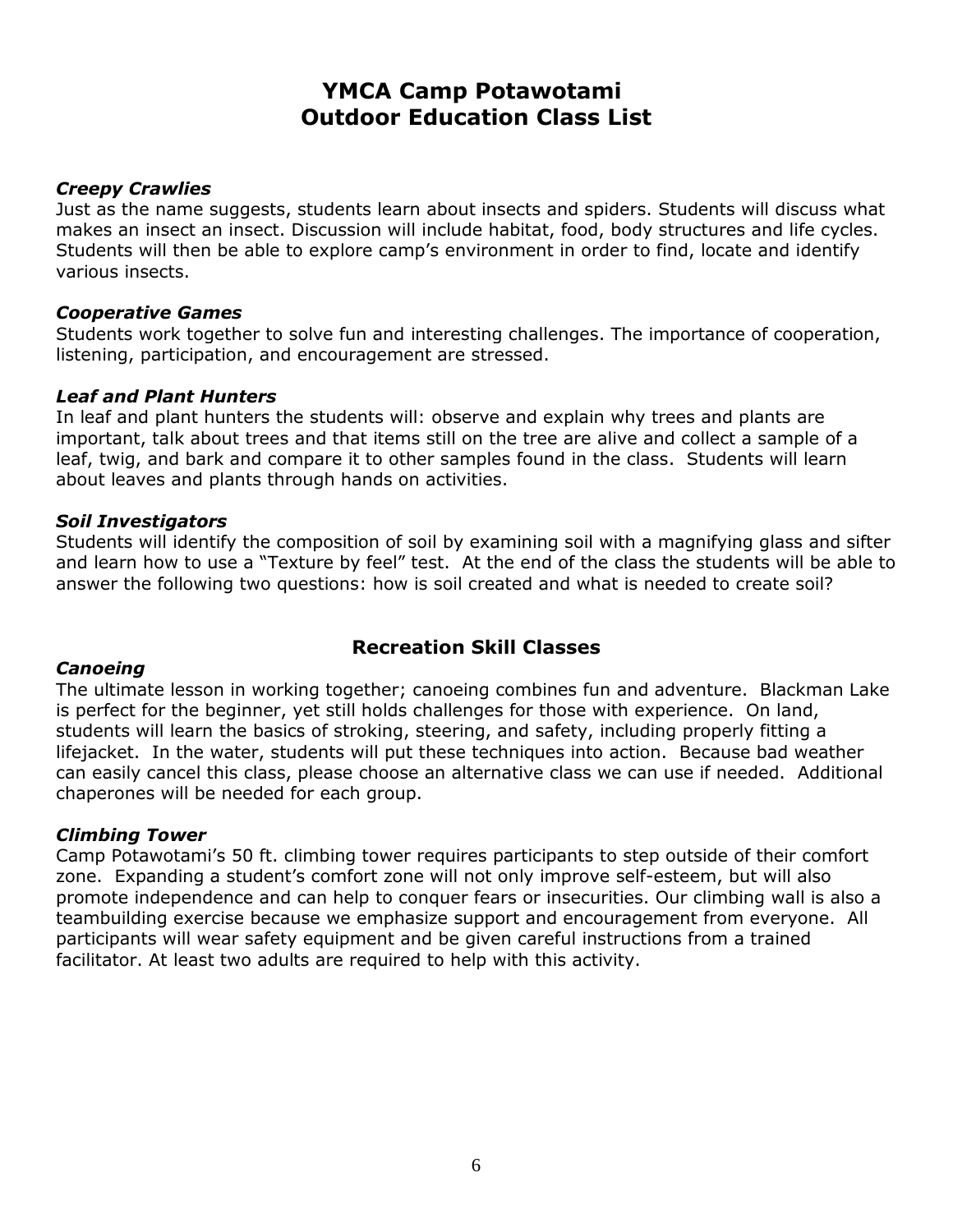## **Camp Terms and Ideas**

**Hoppers**: These are students who are responsible for setting up the dining hall prior to each meal. Hoppers need to be at the dining hall 15 minutes before mealtime to help set tables.

**Birthdays**: We want to celebrate with your students' on their birthdays, so please let us know of any birthdays that will occur during your trip by including that information on the action plan.

**Trail Groups**: Before arriving, teachers are to divide their students into groups. You will be notify before you trip about the number of trail groups the school will be split into. These groups will be together for all activities while at camp. We recommend that teachers not assign parent chaperones to their children's groups.

## **Optional Activities**

**Flags**: Each day we do a flag raising ceremony 15 minutes before breakfast. At this ceremony we raise the American Flag and the YMCA core value flags (Honesty, Respect, Caring, and Responsibility). In the evening the flags are lowered. The core values are discussed during each flag ceremony.

**Grace**: We offer the opportunity for students to participate in fun singing graces before each meal. If grace is not desirable, we can offer a moment of silence before meals.

**Camp Store:** The camp store is available for your students to purchase souvenirs and/or snacks. Prices range from \$1.00 to \$35.00.

# **YMCA Camp Potawotami Schedule**  *All schedules will be created according to the template below.* **Day Program Schedule**

| 9:30  | Arrive/Orientation/Intro |
|-------|--------------------------|
| 10:00 | <b>Class 1</b>           |
| 11:15 | <b>Class 2</b>           |
| 12:15 | Lunch                    |
| 1:00  | <b>Class 3</b>           |
| 2:15  | Depart                   |

Arrival and departure times can be adjusted to fit the needs of the school.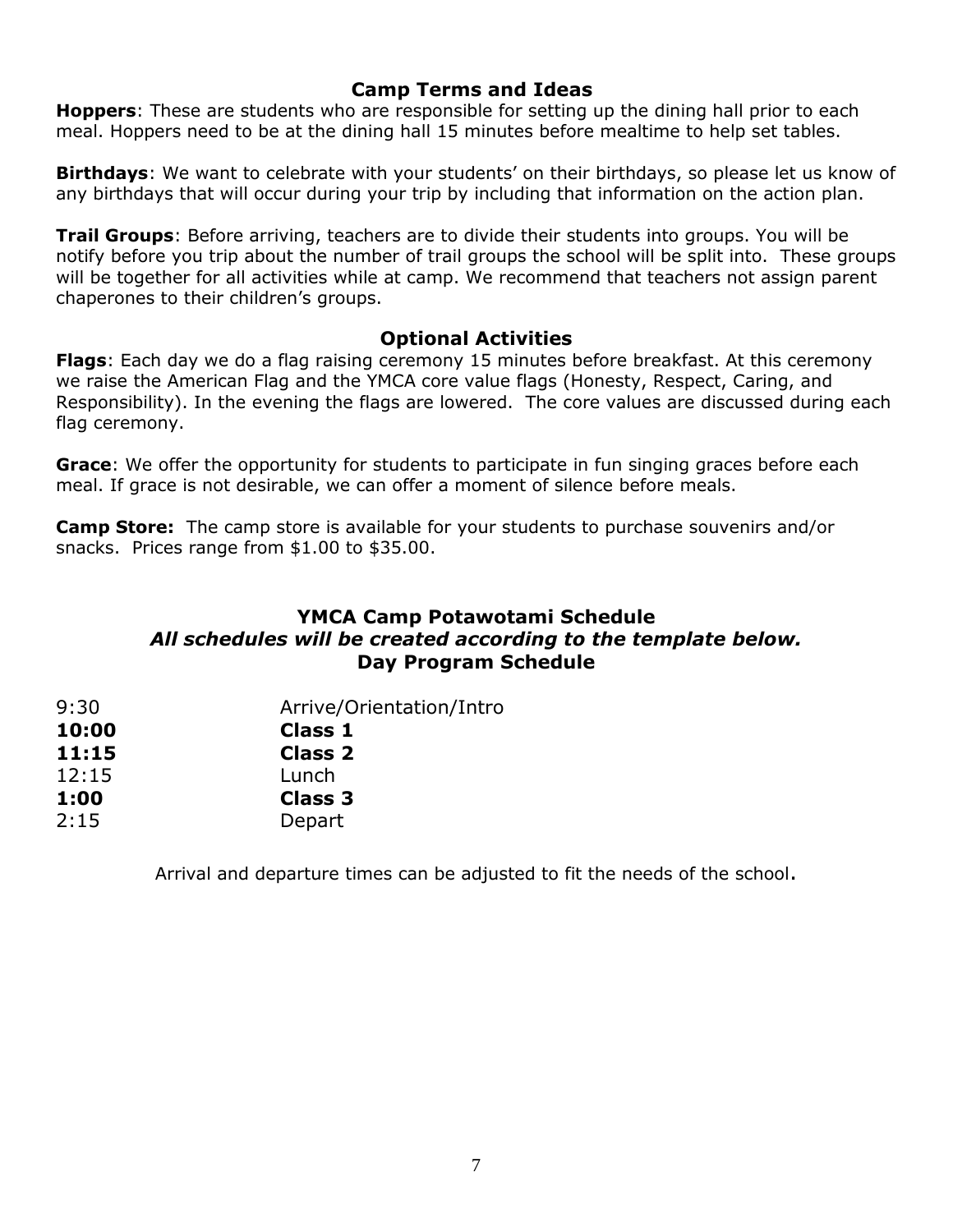## **Camp Potawotami Teacher Checklist**

|                                                                                         | Date Completed |  |
|-----------------------------------------------------------------------------------------|----------------|--|
| 1. Confirm trip dates.<br>Dates attending _____________________                         |                |  |
| 2. Contract and deposit returned by date specified on contract.                         |                |  |
| 3. Send parent information letter.                                                      | 3.             |  |
| 4. Schedule teacher/parent meeting.<br>(YMCA Camp Potawotami staff available to attend) | 4.             |  |
| 5. Send permission slips and health forms to parents.                                   | 5.             |  |
| 6. Action plan completed and returned to Potawotami.                                    | 6.             |  |
| 7. Money/health forms collected from students.                                          | 7.             |  |
| 8. Study group roster completed.                                                        | 8.             |  |
| 9. Transportation arranged.                                                             | 9.             |  |
| 10. Chaperones finalized / meeting                                                      | 10.            |  |
| 11. Inform Camp Potawotami of actual numbers<br>no later than 10 days prior to visit.   | 11.            |  |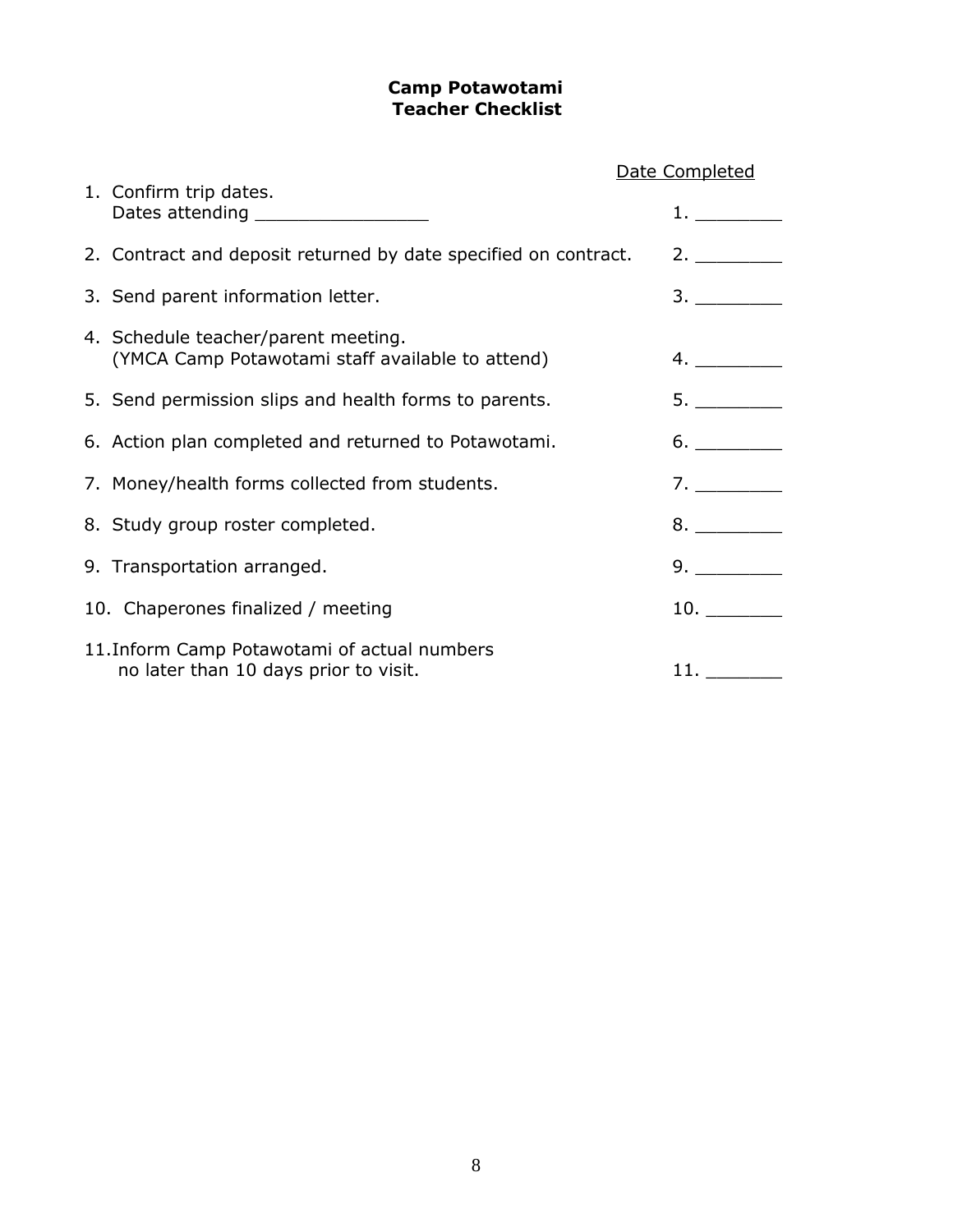#### **YMCA Camp Potawotami Outdoor Education Action Plan** *Please make a copy to complete and return to YMCA Camp Potawotami.*

| Arrival Date: ________________Time: _______Departure Date: __________Time: _____________                                                                                 |                                                                                                                        |          |                                                                                                                       |  |  |  |  |
|--------------------------------------------------------------------------------------------------------------------------------------------------------------------------|------------------------------------------------------------------------------------------------------------------------|----------|-----------------------------------------------------------------------------------------------------------------------|--|--|--|--|
|                                                                                                                                                                          |                                                                                                                        |          |                                                                                                                       |  |  |  |  |
|                                                                                                                                                                          |                                                                                                                        |          |                                                                                                                       |  |  |  |  |
| Address:                                                                                                                                                                 |                                                                                                                        |          |                                                                                                                       |  |  |  |  |
| <b>Other Teachers:</b>                                                                                                                                                   | <u> 1990 - Johann Stoff, amerikan bestein der demokratischer Stoff und der Stoff und der Stoff und der Stoff und d</u> |          |                                                                                                                       |  |  |  |  |
| Number of female students: _______ Number of female adults (teachers and chaperones): ______                                                                             |                                                                                                                        |          |                                                                                                                       |  |  |  |  |
| Number of male students: ________ Number of male adults (teachers and chaperones): _______                                                                               |                                                                                                                        |          |                                                                                                                       |  |  |  |  |
| Number of Trail Groups: (1 group for every 15 students): _______________________                                                                                         |                                                                                                                        |          |                                                                                                                       |  |  |  |  |
| Special needs (i.e. diet, behavioral, physical, and learning)                                                                                                            |                                                                                                                        |          |                                                                                                                       |  |  |  |  |
| <b>Class choices:</b> (3 for Day)<br>Please circle classes:<br>Leaf and Plant Hunters Soil Investigators Creepy Crawlies                                                 |                                                                                                                        |          | <u> 1989 - Johann Stoff, amerikan bestein de stad in de stad in de stad in de stad in de stad in de stad in de st</u> |  |  |  |  |
| Cooperative Games Climbing<br>**If you chose canoeing, please pick an alternate class in case of bad weather**                                                           |                                                                                                                        | Canoeing |                                                                                                                       |  |  |  |  |
| Grace: Would you like our staff to lead a singing grace at mealtimes? __________<br>If no, would you like a moment of silence?                                           |                                                                                                                        |          |                                                                                                                       |  |  |  |  |
| <b>Store:</b> Would you like your students to have the opportunity to visit our camp store?<br>If yes, would you like your students to purchase snacks and sodas? ______ |                                                                                                                        |          |                                                                                                                       |  |  |  |  |
| <b>Birthdays:</b> Will any students be celebrating a Birthday while at camp?                                                                                             |                                                                                                                        |          |                                                                                                                       |  |  |  |  |
| Please share any additional information about your school or group that would be<br>helpful for the YMCA Camp Potawotami staff to know.                                  |                                                                                                                        |          |                                                                                                                       |  |  |  |  |

**\_\_\_\_\_\_\_\_\_\_\_\_\_\_\_\_\_\_\_\_\_\_\_\_\_\_\_\_\_\_\_\_\_\_\_\_\_\_\_\_\_\_\_\_\_\_\_\_\_\_\_\_\_\_\_\_\_\_\_\_\_\_\_\_\_\_\_\_**